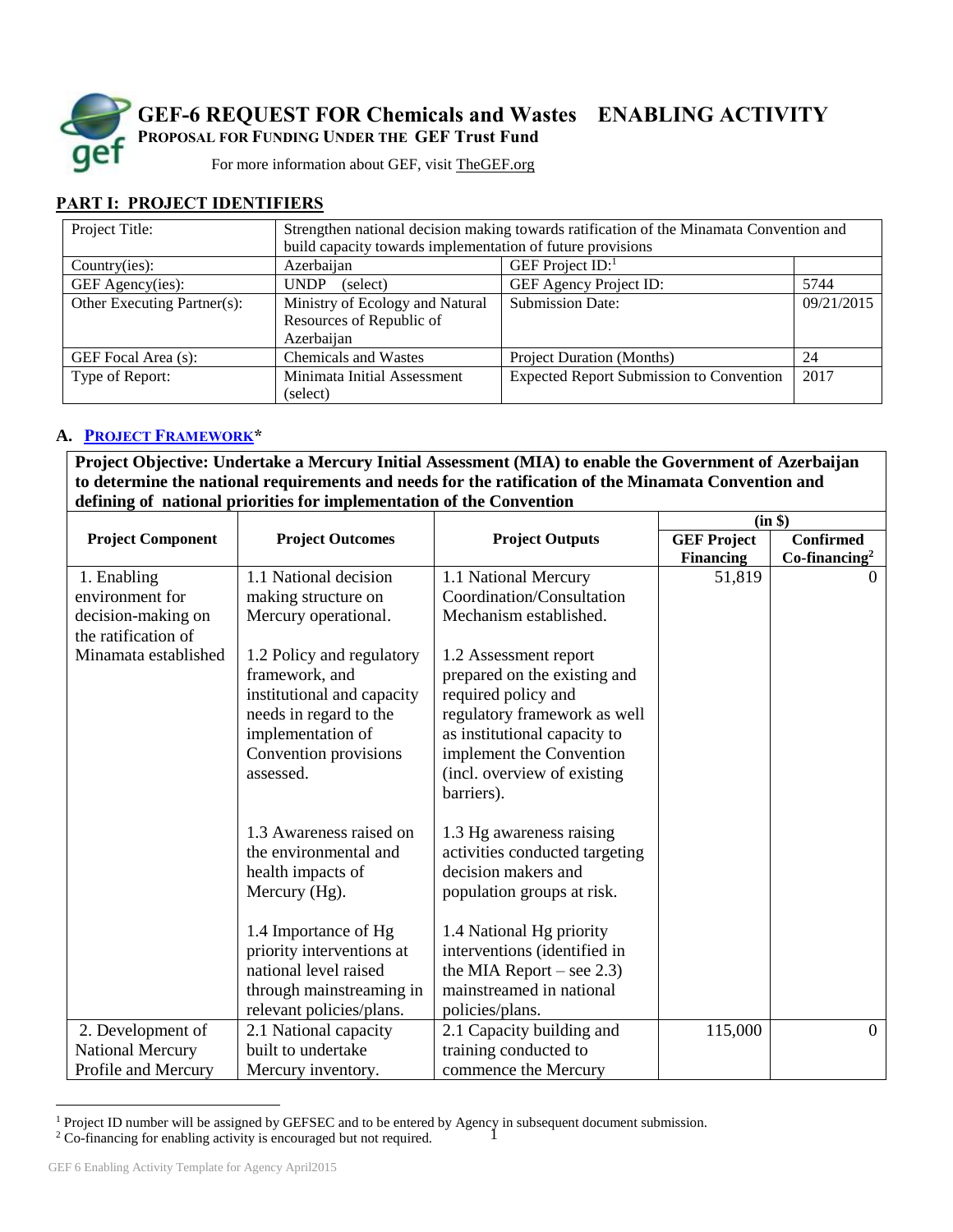| <b>Initial Assessment</b> |                                                                                                    | inventory.                                                                                                                                                                       |         |                  |
|---------------------------|----------------------------------------------------------------------------------------------------|----------------------------------------------------------------------------------------------------------------------------------------------------------------------------------|---------|------------------|
| Report                    |                                                                                                    |                                                                                                                                                                                  |         |                  |
|                           |                                                                                                    |                                                                                                                                                                                  |         |                  |
|                           | 2.2 National Mercury                                                                               | 2.2 Mercury Inventory                                                                                                                                                            |         |                  |
|                           | Profile available.                                                                                 | conducted.                                                                                                                                                                       |         |                  |
|                           | 2.3 National MIA Report<br>available.                                                              | 2.3 National MIA Report for<br>the ratification and<br>implementation of the<br>Convention prepared<br>(including proposed<br>policy/regulatory<br>interventions, incl. capacity |         |                  |
|                           |                                                                                                    | building and required                                                                                                                                                            |         |                  |
|                           |                                                                                                    | investment plans).                                                                                                                                                               |         |                  |
| 3. Monitoring and         | 3.1 Project monitoring                                                                             | 3.1.1 M&E and adaptive                                                                                                                                                           | 15,000  | $\Omega$         |
| Evaluation                | and evaluation                                                                                     | management are applied to                                                                                                                                                        |         |                  |
|                           | undertaken.                                                                                        | provide feedback to the                                                                                                                                                          |         |                  |
|                           |                                                                                                    | project coordination process                                                                                                                                                     |         |                  |
|                           |                                                                                                    | and Terminal Evaluation                                                                                                                                                          |         |                  |
|                           |                                                                                                    | report formulated.                                                                                                                                                               |         |                  |
|                           |                                                                                                    | Subtotal                                                                                                                                                                         | 181,819 | $\boldsymbol{0}$ |
|                           | Project Management Cost <sup>3</sup><br>$\Omega$<br>18,181<br>(including US\$ 2,000 for DPS costs) |                                                                                                                                                                                  |         |                  |
|                           |                                                                                                    | <b>Total Project Cost</b>                                                                                                                                                        | 200,000 | $\overline{0}$   |

\* List the \$ by project components. Please attach a detailed project budget table that supports all the project components in this table.

### **B. SOURCE OF CO-[FINANCING](http://gefweb.org/Documents/Council_Documents/GEF_C21/C.20.6.Rev.1.pdf) FOR THE PROJECT BY NAME AND BY TYPE**

| <b>Sources of Co-financing</b> | Name of Co-financier | <b>Type of Co-financing</b> | Amount (\$) |
|--------------------------------|----------------------|-----------------------------|-------------|
| (select)                       |                      | (select)                    |             |
| <b>Total Co-financing</b>      |                      |                             |             |

 $\overline{a}$ 

within the ceiling, PMC could be up to 10% of the Subtotal GEF Project Financing.  $3$  This is the cost associated with the unit executing the project on the ground and could be financed out of trust fund or co-financing sources. For EAs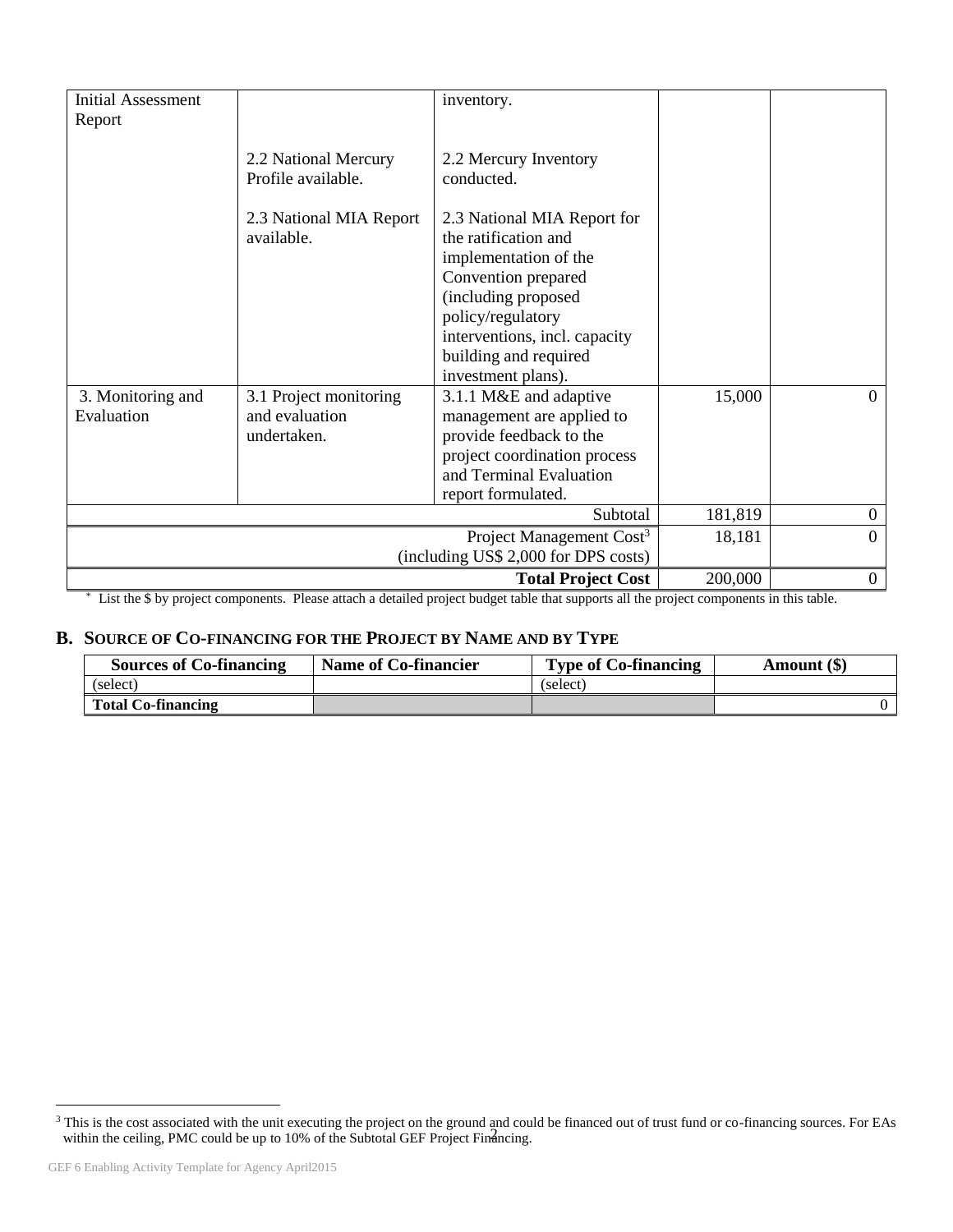# **C. GEF FINANCING RESOURCES REQUESTED BY AGENCY, COUNTRY AND PROGRAMMING OF FUNDS**

|                            |               |                                     |                             |                                |                                                  | (in \$)                           |                           |
|----------------------------|---------------|-------------------------------------|-----------------------------|--------------------------------|--------------------------------------------------|-----------------------------------|---------------------------|
| <b>GEF</b><br>Agency       | Frust<br>Fund | Country/<br><b>Regional/ Global</b> | <b>Focal Area</b>           | <b>Programming</b><br>of Funds | <b>GEF</b><br>Project<br><b>Financing</b><br>(a) | Agency<br>Fee<br>(b) <sup>b</sup> | <b>Total</b><br>$(c)=a+b$ |
| <b>UNDP</b>                | <b>GEFTF</b>  | Azerbaijan                          | <b>Chemicals and Wastes</b> | <b>Cross-Cutting Capacity</b>  | 200,000                                          | 19.000                            | 219,000                   |
| <b>Total GEF Resources</b> |               |                                     | 200,000                     | 19.000                         | 219,000                                          |                                   |                           |

a) Refer to the [Fee Policy for GEF Partner Agencies](http://www.thegef.org/gef/sites/thegef.org/files/documents/document/gef-fee-policy.pdf)

## **PART II: ENABLING ACTIVITY JUSTIFICATION**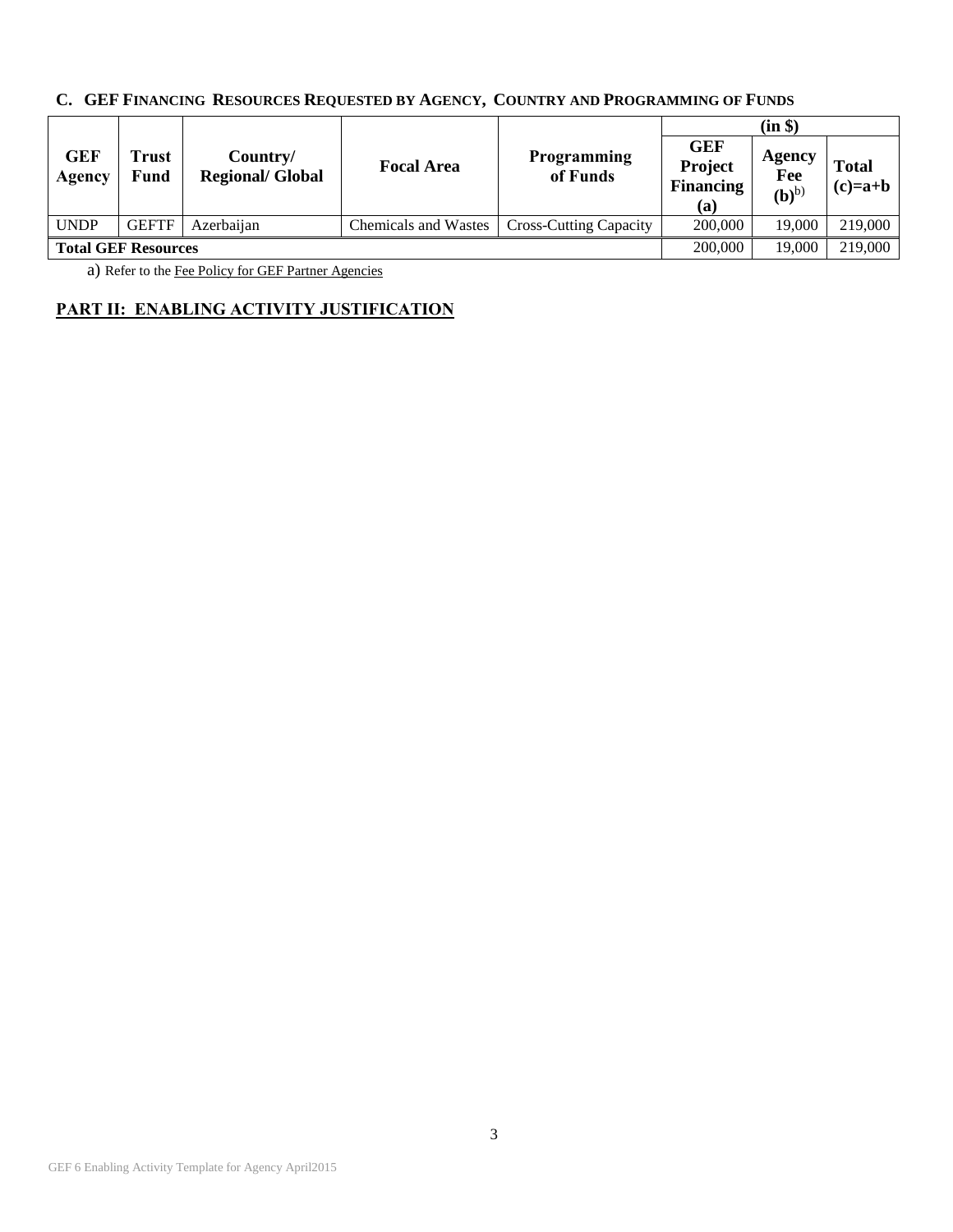| A. ENABLING ACTIVITY BACKGROUND                                                                                                                  | The Government of Azerbaijan represented by the Ministry of Ecology and                                                                                                                                                                                                                                                                                                                                                                                                                                                                                                                                                                                                                                                                                                                                                                                                                                                                                                                                             |
|--------------------------------------------------------------------------------------------------------------------------------------------------|---------------------------------------------------------------------------------------------------------------------------------------------------------------------------------------------------------------------------------------------------------------------------------------------------------------------------------------------------------------------------------------------------------------------------------------------------------------------------------------------------------------------------------------------------------------------------------------------------------------------------------------------------------------------------------------------------------------------------------------------------------------------------------------------------------------------------------------------------------------------------------------------------------------------------------------------------------------------------------------------------------------------|
| AND CONTEXT (Provide brief information<br>about projects implemented since a country<br>became party to the convention and results<br>achieved): | Natural Resources, sent on July 31 2015 letters to UNEP and to GEF<br>expressing its commitments and confirmation that the country is taking<br>meaningful steps towards becoming a Party to the Minamata Convention.                                                                                                                                                                                                                                                                                                                                                                                                                                                                                                                                                                                                                                                                                                                                                                                               |
|                                                                                                                                                  | The Republic of Azerbaijan has ratified both the Basel (2001) and Stockholm<br>(2003) Conventions. In accordance with these Conventions, hazardous<br>chemicals and wastes are regulated, which provide a framework for the sound<br>management of hazardous substances.                                                                                                                                                                                                                                                                                                                                                                                                                                                                                                                                                                                                                                                                                                                                            |
|                                                                                                                                                  | As per the Agreement signed between the Government of Azerbaijan and the<br>International Development Association in 1998, the Ministry of Ecology and<br>Natural Resources implemented a project (funded by the World Bank) on<br>mercury cleanup in a chlorine-alkaline plant located in Sumgayit. This project<br>was one of the priorities mentioned in Azerbaijan's National Environmental<br>Action Plan. Under the framework of this project, 200 thousand tons of<br>mercury-contaminated soil was excavated and safely deposited in a<br>Hazardous Waste Landfill under the Ministry of Ecology and Natural<br>Resources (MENR) constructed in 2004 near Sumgayit in accordance with the<br>international safety regulations. It is worth mentioning that although the<br>Minamata Convention envisages the phase-out of mercury-based chlorine-<br>alkaline production by 2025, Azerbaijan has stopped this industrial practice<br>much earlier by completely closing the factory more than a decade ago. |
|                                                                                                                                                  | Given the dangers associated with mercury and its compounds to public<br>health and to the environment, the Government of Azerbaijan in 2007 has<br>made changes and additions to the Law on industrial and municipal wastes,<br>which covers harmful and dangerous substances. In by-laws, directives and<br>regulations which followed this law, mercury was mentioned as one of the<br>most dangerous substances and included into respective lists. The production,<br>usage, storage and transportation of mercury containing materials is regulated<br>by this law and concomitant regulations. Mercury wastes should be collected<br>as a hazardous waste in order to be disposed of in an environmentally sound<br>way.                                                                                                                                                                                                                                                                                     |
|                                                                                                                                                  | Furthermore, in Additions to the "Regulations on Inventory of Wastes<br>Generated During the Production Process" of the Cabinet of Ministers number<br>13 dated 25 January 2008 all waste-containing materials were codified. In<br>accordance with these regulations hazardous wastes accumulated at<br>enterprises, including those containing mercury should be transferred to the<br>Ministry of Emergency Situations, and under their supervision and respective<br>license deposited in the Hazardous Wastes Landfill.                                                                                                                                                                                                                                                                                                                                                                                                                                                                                        |
|                                                                                                                                                  | In the agricultural sector, the Ministry of Agriculture has stopped the<br>application of mercury-containing pesticides granozan and mercurbensol for<br>the treatment of plant seeds back in 1981 and 1986. These pesticides are<br>included into the list of prohibited substances.                                                                                                                                                                                                                                                                                                                                                                                                                                                                                                                                                                                                                                                                                                                               |
|                                                                                                                                                  | Respective steps are made in the transport sector as well. By the Decision of                                                                                                                                                                                                                                                                                                                                                                                                                                                                                                                                                                                                                                                                                                                                                                                                                                                                                                                                       |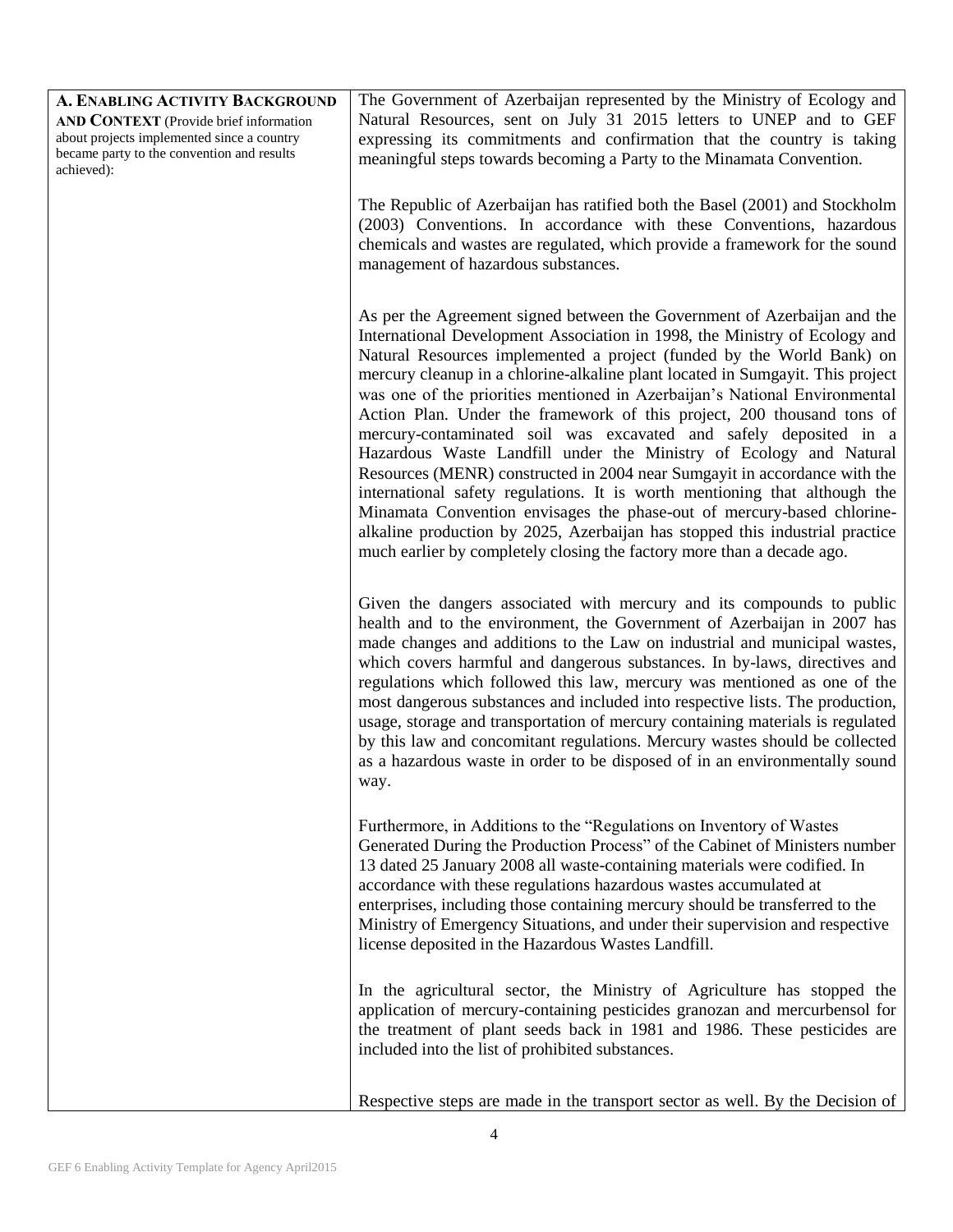| the Cabinet of Ministers on "Transport" (24 April 2000) the provisions on<br>marine transportation of harmful substances, including mercury were<br>developed. By another decision of the Cabinet of Ministers, similar provisions<br>were prepared for air transportation.                                                                                                                                                                                                                                                                                                                                                                                                                                                                                                                                                   |
|-------------------------------------------------------------------------------------------------------------------------------------------------------------------------------------------------------------------------------------------------------------------------------------------------------------------------------------------------------------------------------------------------------------------------------------------------------------------------------------------------------------------------------------------------------------------------------------------------------------------------------------------------------------------------------------------------------------------------------------------------------------------------------------------------------------------------------|
| In the health sector, by the Decision of the Cabinet of Ministers (28 December<br>2007) additions on the "Management of Medical wastes" were made to the<br>Law on Industrial and Municipal Wastes. In these additions, mercury and<br>mercury-containing substances were mentioned as especially harmful<br>substances. These provisions envisage special measures for the treatment of<br>hazardous wastes including mercury-containing substances and materials. In<br>accordance with these regulations all mercury-containing substances should<br>be safely collected and transferred to the Ministry of Emergency Situations,<br>and then, transported and deposited at the Hazardous Wastes Landfill. No<br>activities have taken place on phasing-out mercury-containing devices,<br>including medical thermometers. |
| Under the Labor Code of Azerbaijan (August 01, 2011) additional incentives<br>and compensations are envisaged for workers dealing with mercury-<br>containing substances.                                                                                                                                                                                                                                                                                                                                                                                                                                                                                                                                                                                                                                                     |
| Both the state structures and civil society organizations are active in the area<br>of mercury contamination and cooperate successfully. The article "Mercury<br>wastes, environment and human health" was published in Central Newspaper<br>"Olaylar" on 14 February 2012 and subsequent publications were made in<br>central and regional newspapers (Ismayilli, Zagatala, Sheki). A leaflet<br>"Mercury contamination in Azerbaijan" was published and disseminated<br>among stakeholders.                                                                                                                                                                                                                                                                                                                                 |
| Round tables on mercury contamination have been organized in Baku and<br>regions since 2012. The Public Council at the Ministry of Ecology and<br>Natural Resources, which includes NGO representatives, is active and keeps<br>mercury contamination under its attention as well.                                                                                                                                                                                                                                                                                                                                                                                                                                                                                                                                            |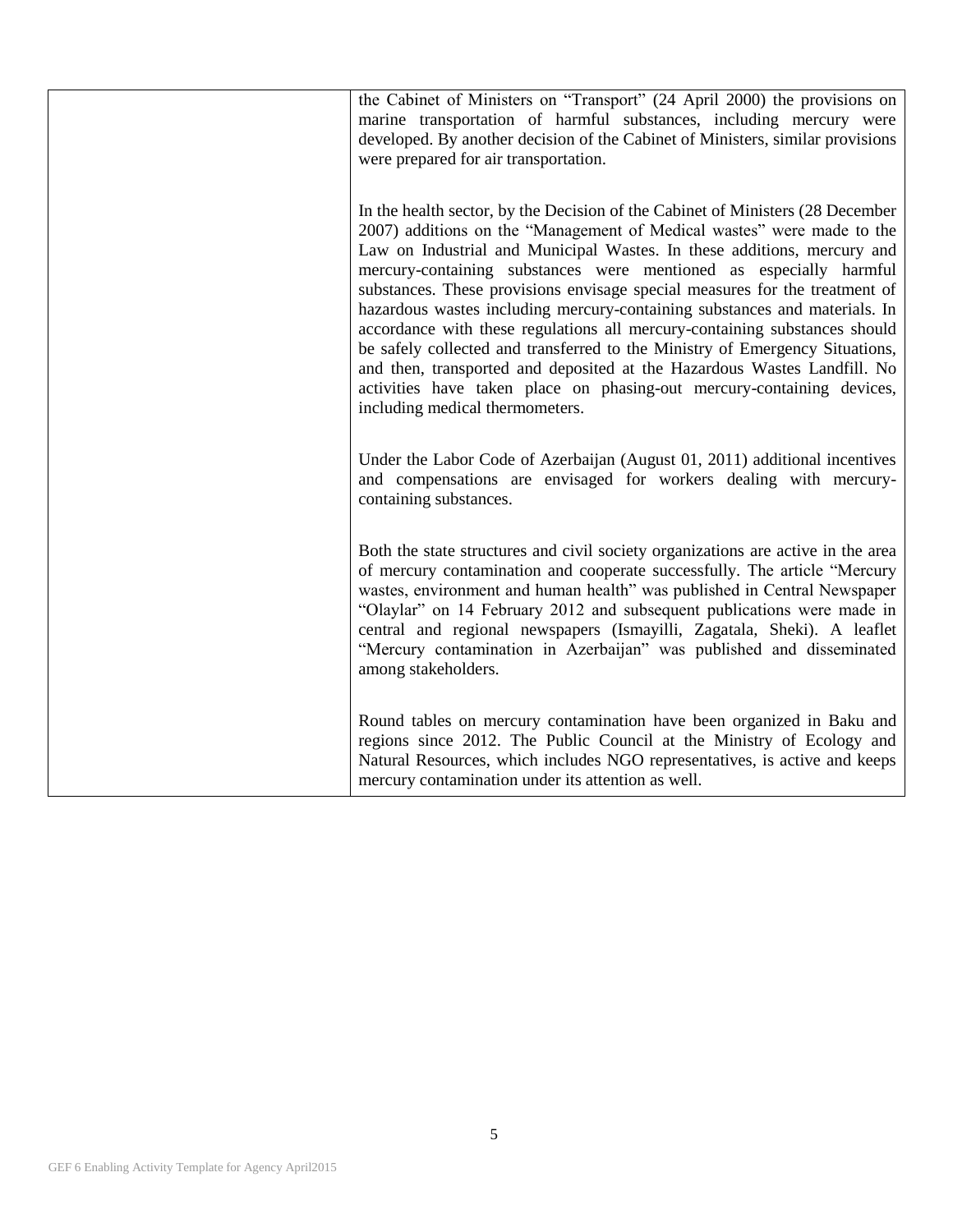| <b>B. ENABLING ACTIVITY GOALS,</b><br><b>OBJECTIVES, AND ACTIVITIES</b> (The<br>proposal should briefly justify and describe the<br>project framework. Identify also key stakeholders<br>involved in the project including the private<br>sector, civil society organizations, local and<br>indigenous communities, and their respective<br>roles, as applicable. Describe also how the gender<br>dimensions are considered in project design and<br>implementation): | The proposed EA and the project framework, including envisaged activities,<br>are entirely in line with the GEF Initial Guidelines for Enabling Activities for<br>the Minamata Convention on Mercury (GEF/C.45/Inf.05).                                                                                                                                                                                                                                                                                                                                                                                         |
|-----------------------------------------------------------------------------------------------------------------------------------------------------------------------------------------------------------------------------------------------------------------------------------------------------------------------------------------------------------------------------------------------------------------------------------------------------------------------|-----------------------------------------------------------------------------------------------------------------------------------------------------------------------------------------------------------------------------------------------------------------------------------------------------------------------------------------------------------------------------------------------------------------------------------------------------------------------------------------------------------------------------------------------------------------------------------------------------------------|
|                                                                                                                                                                                                                                                                                                                                                                                                                                                                       | Project Objective:<br>The project's objective is to undertake a Mercury Initial Assessment to enable<br>the Government to determine the national requirements and needs for the<br>ratification of the Minamata Convention and establish a sound foundation to<br>undertake future work towards the implementation of the Convention.                                                                                                                                                                                                                                                                           |
|                                                                                                                                                                                                                                                                                                                                                                                                                                                                       | It will do so by implementing 4 components as specified in the GEF<br>guidelines (GEF/C.45/Inf.05 paragraph 19), as well as a fifth component on<br>mainstreaming.                                                                                                                                                                                                                                                                                                                                                                                                                                              |
|                                                                                                                                                                                                                                                                                                                                                                                                                                                                       | 1. Undertake an assessment of legislation and policies in regard to the<br>implementation of Convention provisions of:                                                                                                                                                                                                                                                                                                                                                                                                                                                                                          |
|                                                                                                                                                                                                                                                                                                                                                                                                                                                                       | Article 3;<br>Article 5;<br>$\bullet$<br>Article 7 (including legislation and policy to cover formalization,<br>worker health and safety);<br>Article 8 (specifically in regard to relevant national air<br>pollution/emission standards and regulations);<br>Article 9 (specifically in regard to the ability to identify and<br>categorize sources of releases).<br>The policy and legislative assessment will be undertaken through a review of<br>existing legislation on chemicals management and identification of the gaps<br>prevalent in association to issues of mercury. In addition the legislation |
|                                                                                                                                                                                                                                                                                                                                                                                                                                                                       | review will assess the necessary steps for the establishment of a National<br>Mercury Coordination/Consultation Mechanism.<br>2. Undertake an initial assessment of Mercury in the following categories:                                                                                                                                                                                                                                                                                                                                                                                                        |
|                                                                                                                                                                                                                                                                                                                                                                                                                                                                       |                                                                                                                                                                                                                                                                                                                                                                                                                                                                                                                                                                                                                 |
|                                                                                                                                                                                                                                                                                                                                                                                                                                                                       | Stocks of mercury and/or mercury compounds and import and export<br>procedures including an assessment of the storage conditions;<br>Supply of mercury, including sources, recycling activities and<br>quantities;<br>Sectors that use mercury and the amount per year, including<br>manufacturing processes, ASGM and mercury added products;<br>Trade in mercury and mercury containing compounds.                                                                                                                                                                                                            |
|                                                                                                                                                                                                                                                                                                                                                                                                                                                                       |                                                                                                                                                                                                                                                                                                                                                                                                                                                                                                                                                                                                                 |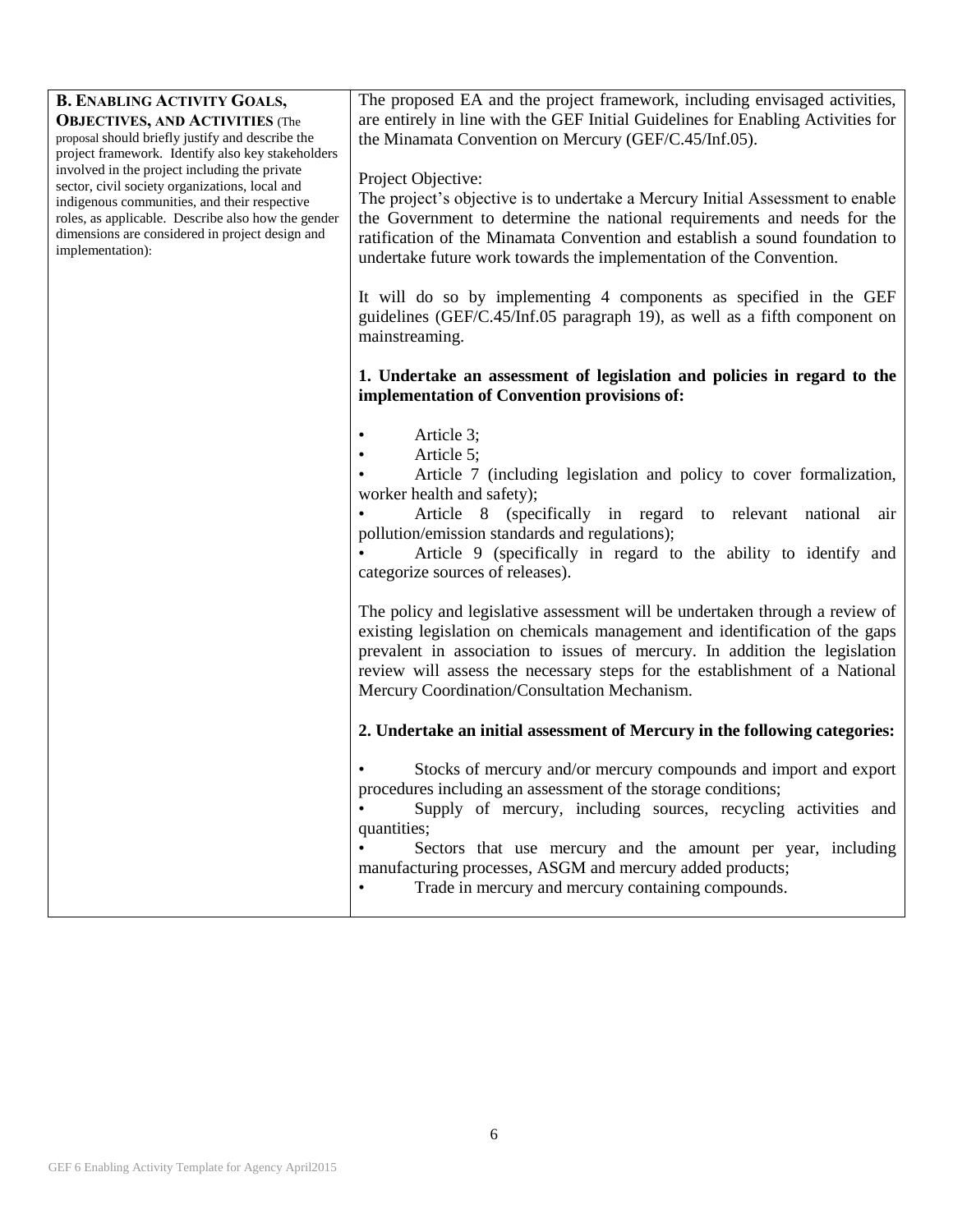| 3. Identify:                                                                                                                                                                                                                                                                                                                                                                                                                                                                                                                                                                                                                                                                                                                                                                                                     |
|------------------------------------------------------------------------------------------------------------------------------------------------------------------------------------------------------------------------------------------------------------------------------------------------------------------------------------------------------------------------------------------------------------------------------------------------------------------------------------------------------------------------------------------------------------------------------------------------------------------------------------------------------------------------------------------------------------------------------------------------------------------------------------------------------------------|
| Emission sources of mercury;<br>$\bullet$<br>Release sources of mercury to land and water.<br>٠                                                                                                                                                                                                                                                                                                                                                                                                                                                                                                                                                                                                                                                                                                                  |
| 4. Assess institutional and capacity needs to implement the Convention:                                                                                                                                                                                                                                                                                                                                                                                                                                                                                                                                                                                                                                                                                                                                          |
| Institutional capacity of governmental institutions and agencies will be<br>assessed to determine the capacity needs and gaps that exist for the<br>implementation of the Convention and propose interventions to strengthen<br>these institutions and capacities. The assessment will also review the systems<br>needed to report to the Convention under article 21.                                                                                                                                                                                                                                                                                                                                                                                                                                           |
| The institutional capacity gaps identified and the findings of the legislation<br>and policy review will be used to formulate a number of priority actions,<br>which will be included in the Mercury Initial Assessment Report. Proposed<br>actions will be discussed and agreed upon among the key stakeholders<br>through several rounds of discussions.                                                                                                                                                                                                                                                                                                                                                                                                                                                       |
| 5. Mainstream national Mercury priorities in national policies and plans<br>to raise the importance of Hg priority interventions:                                                                                                                                                                                                                                                                                                                                                                                                                                                                                                                                                                                                                                                                                |
| Identify national mercury priorities;<br>Assess opportunities for mainstreaming Hg priorities;<br>Mainstream Hg priority interventions in relevant policies/plans.                                                                                                                                                                                                                                                                                                                                                                                                                                                                                                                                                                                                                                               |
| The project's key stakeholders are identified as follows:                                                                                                                                                                                                                                                                                                                                                                                                                                                                                                                                                                                                                                                                                                                                                        |
| <b>Primary Stakeholders</b> (among others) and their roles and responsibilities<br>relevant to the proposed project:                                                                                                                                                                                                                                                                                                                                                                                                                                                                                                                                                                                                                                                                                             |
| - Ministry of Ecology and Natural Resources: Hosts the focal point for the<br>Minamata Convention. Is responsible for: Planning and policy development<br>related to the implementation of the Minamata Convention; Ensures overall<br>coordination at national level in support of the Minamata Convention,<br>including i) Setting of national targets; ii) Support the Mercury inventory; iii)<br>Monitor levels of contamination in environmental media and quantity of<br>Mercury in products; iv) Coordinates with national partners such as the<br>Ministry of Health and the Ministry of Agriculture to address national<br>priorities related to Mercury phase-out; v) Oversees the environmentally<br>sound disposal of Mercury containing products and materials resulting from<br>phase-out efforts. |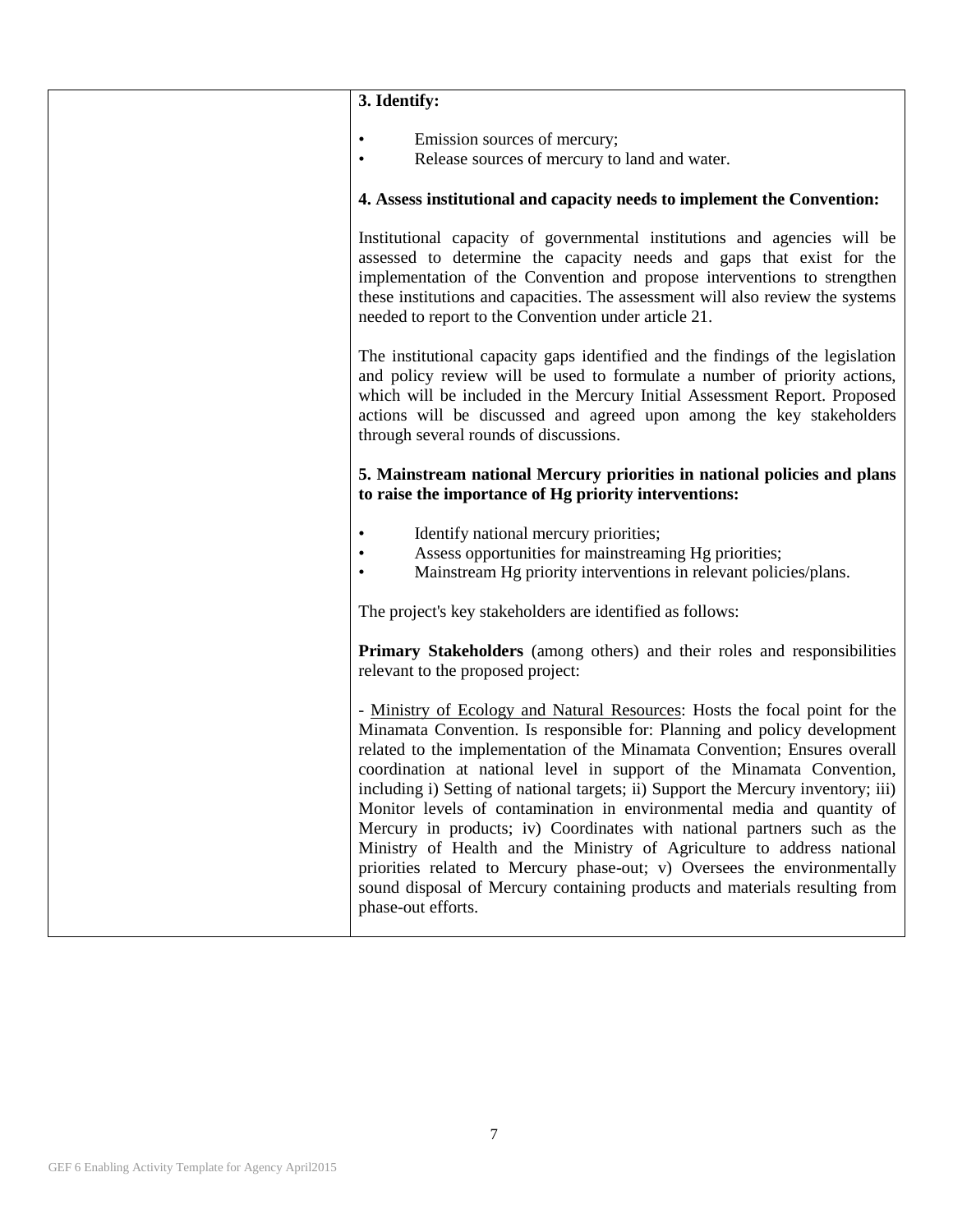| - Ministry of Health (MoH): Implements newly developed and adopted<br>regulations in the health sector; Coordinates project components that pertain<br>to the use of Mercury in the health sector; Advocates and increases awareness<br>for the phase-out of Mercury containing devices where cost-effective<br>alternatives exist; and, Provides advice and guidance on best practices for<br>Mercury management in the health sector.                                                                                                    |
|--------------------------------------------------------------------------------------------------------------------------------------------------------------------------------------------------------------------------------------------------------------------------------------------------------------------------------------------------------------------------------------------------------------------------------------------------------------------------------------------------------------------------------------------|
| Ministry of Emergency Situations: Responsible for the<br>spill<br>containment/clean-up of unplanned emissions of mercury resulting from<br>industrial production, transportation, storage, and disposal accidents/incidents.<br>This includes provision of measures for domestic mercury-containing wastes<br>as well.                                                                                                                                                                                                                     |
| - Ministry of Economy and Industry: Controls and supports measures for the<br>reduction of mercury releases to air, water and soil from a number of<br>industrial sources in the production of chemicals, etc. It also supports<br>measures to reduce or eliminate the usage of mercury in certain products and<br>industrial processes.                                                                                                                                                                                                   |
| - Ministry of Energy: is responsible for the reduction of the usage of mercury<br>and mercury-containing substances for the production and usage of galvanic<br>elements, accumulators, luminescent lamps, etc., which contain mercury and<br>mercury-containing substances.                                                                                                                                                                                                                                                               |
| - State Committee on Standards, Metrology and Patent: is responsible for<br>setting and monitoring the fulfillment of standards related to mercury and<br>mercury-containing substances in environment (air, soil, water), in industry,<br>and in households.                                                                                                                                                                                                                                                                              |
| Ministry of Justice: Legal entity responsible for verification of<br>draft/proposed legislation and ensuring that proposed legislation/amendments<br>are in line with the overall national legislative framework and also the<br>country's commitment to international treaties and obligations, including<br>harmonization of the National legislation with EU Directives.                                                                                                                                                                |
| - Ministry of Agriculture: Identify and take stock of mercury-containing<br>obsolete agricultural chemicals that might still be present on farms, railway<br>stations and storage locations. Collaborate with local entities on the<br>prioritization of necessary interventions to prevent harmful releases to the<br>environment and public health.                                                                                                                                                                                      |
| - National Academy of Sciences (RSS): Researches and proposes mercury-<br>free substances, which can replace mercury containing substances for usage in<br>agriculture, industry, health, etc. Investigates and prepares methods for<br>mercury content analysis; Develops methods of dealing with mercury<br>contaminations in emergency situations; Verifies and prepares guidance on<br>sampling methods; Provides sampling materials; Provides laboratory facilities<br>and undertakes tests/analyses in accordance with EU standards. |
| <b>Secondary stakeholders:</b>                                                                                                                                                                                                                                                                                                                                                                                                                                                                                                             |
| - Academic and Professional Organizations: Involved in research programs                                                                                                                                                                                                                                                                                                                                                                                                                                                                   |

- Academic and Professional Organizations: Involved in research programs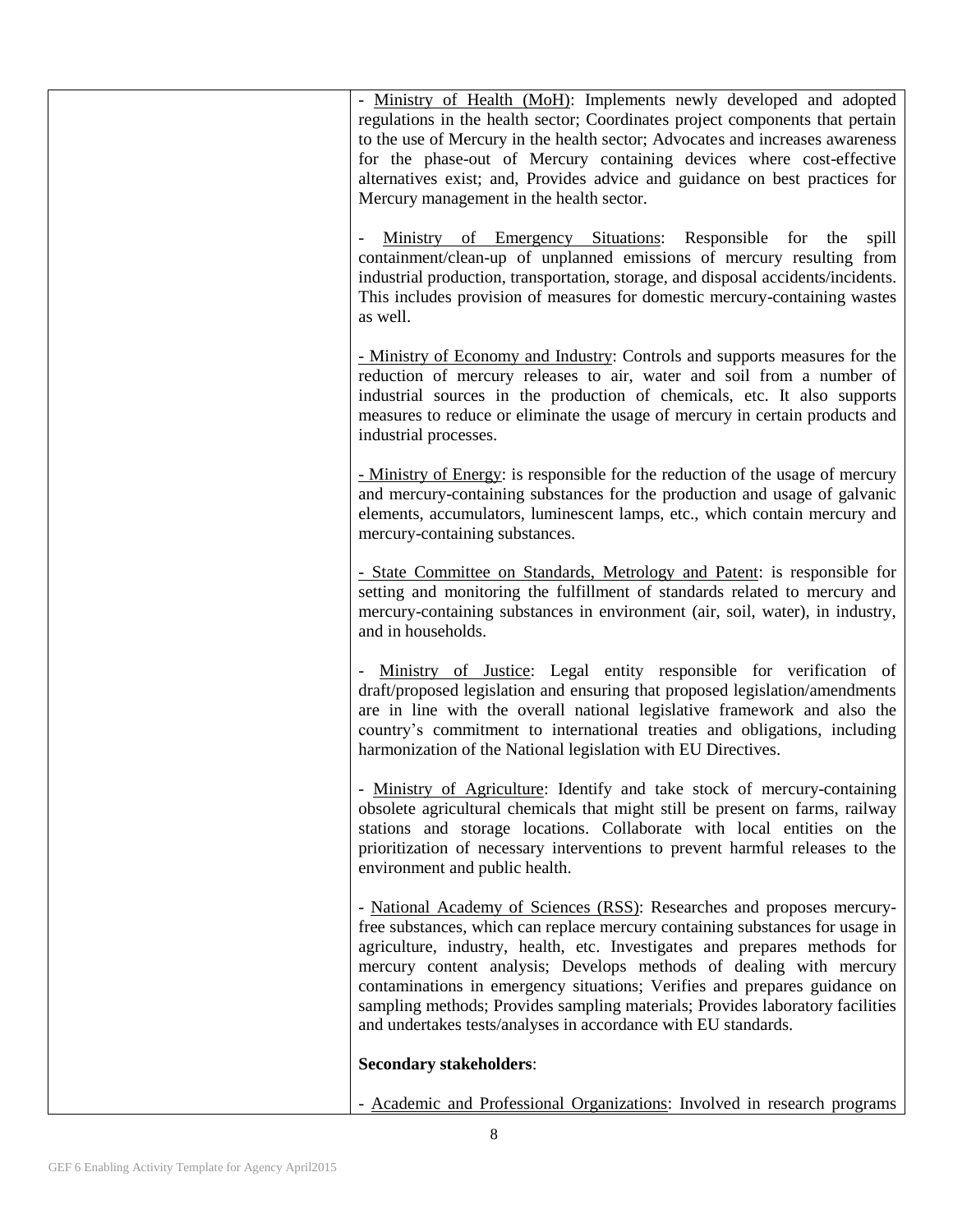| related to Mercury and its management.                                                                                                                                                                                                                                                                                                                                                                                                                                                                                                                                                                                                                                                                                                                                                                                                                                                                                                                                                                   |
|----------------------------------------------------------------------------------------------------------------------------------------------------------------------------------------------------------------------------------------------------------------------------------------------------------------------------------------------------------------------------------------------------------------------------------------------------------------------------------------------------------------------------------------------------------------------------------------------------------------------------------------------------------------------------------------------------------------------------------------------------------------------------------------------------------------------------------------------------------------------------------------------------------------------------------------------------------------------------------------------------------|
| - Industry and Business Organizations: Involved in various aspects of the<br>proposed project: Private companies/industries responsible for the release of<br>mercury and production of mercury containing products and/or wastes;<br>(Private) medical facilities making use of mercury containing medical<br>devices; Service providers involved in waste collection, disposal and<br>treatment; Distributors and retailers of mercury containing and mercury-free<br>consumer products; Laboratories for testing and certification; etc.<br>Civil Society Organizations and Non-Governmental Organizations<br>-<br>(CSOs/NGOs): Collection of data and information on the environmental and<br>health aspects and concerns related to Mercury releases and accumulation in<br>the environment. Dissemination of project results and raising awareness on<br>Mercury issues (health and environment) among local communities and<br>population groups at risk, the general public and decision makers. |
| <b>Gender Dimensions:</b>                                                                                                                                                                                                                                                                                                                                                                                                                                                                                                                                                                                                                                                                                                                                                                                                                                                                                                                                                                                |
| As mercury is passed on from mother to child, and fetuses and children are<br>most susceptible to developmental effects from mercury, the MIA will pay<br>particular attention to assessing national capacity to keep such risk groups<br>safe. Recommendations on how to improve gender dimensions and gender<br>mainstreaming related to mercury, and support priority actions in this area<br>will be highlighted in the project document and the MIA report.                                                                                                                                                                                                                                                                                                                                                                                                                                                                                                                                         |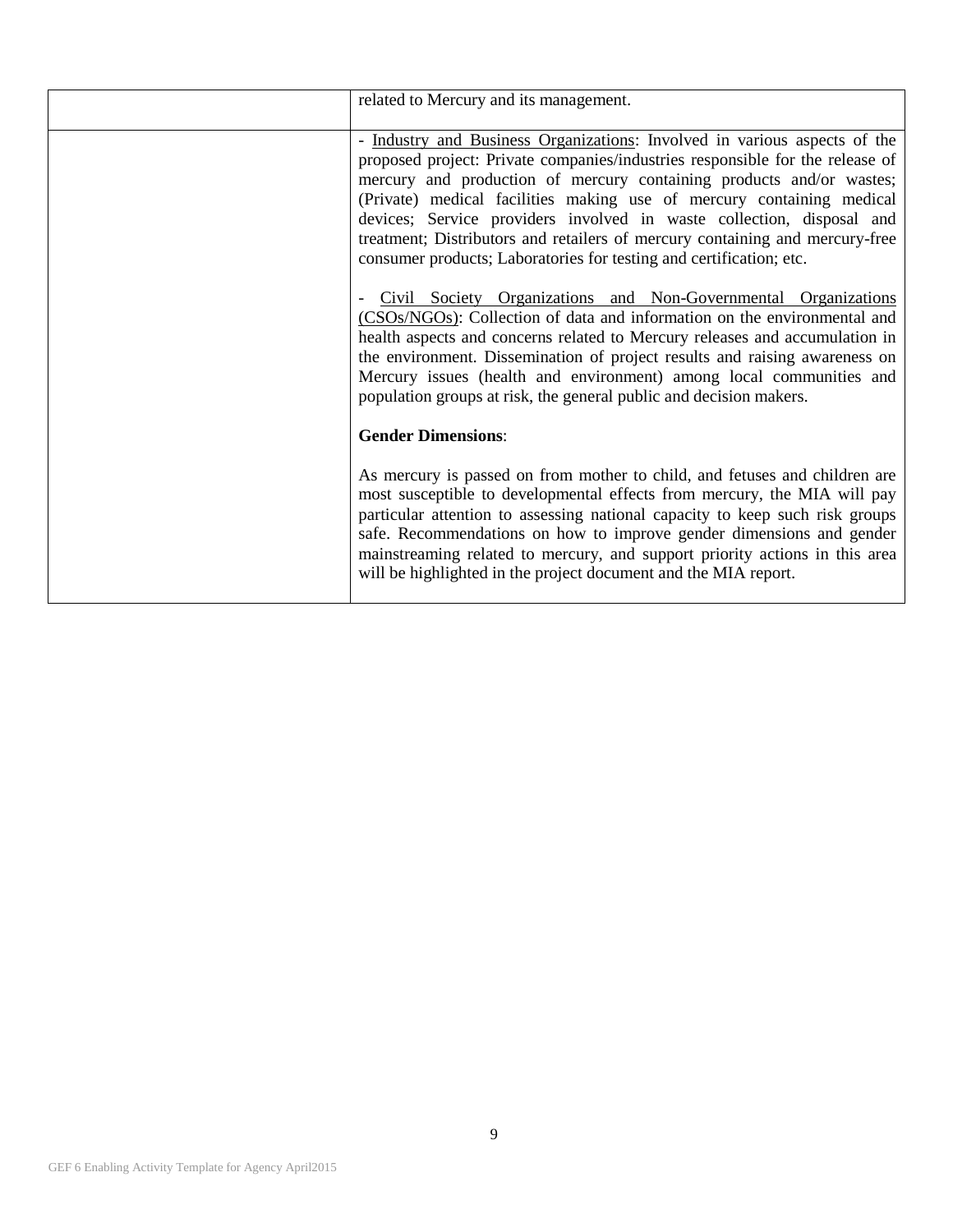| <b>C. DESCRIBE THE ENABLING ACTIVITY</b><br>AND INSTITUTIONAL FRAMEWORK FOR<br><b>PROJECT IMPLEMENTATION (discuss the</b><br>work intended to be undertaken and the output<br>expected from each activity as outlined in Table A | The project will be implemented through NIM (national implementation<br>modality) with the Ministry of Ecology and Natural Resources as the<br>execution agency - the national partner. The Ministry is responsible to<br>coordinate this project with relevant line ministries, government agencies and<br>representatives from Universities and NGOs.                                                                                                                                                                                                                                                                                                                                                                                                           |
|----------------------------------------------------------------------------------------------------------------------------------------------------------------------------------------------------------------------------------|-------------------------------------------------------------------------------------------------------------------------------------------------------------------------------------------------------------------------------------------------------------------------------------------------------------------------------------------------------------------------------------------------------------------------------------------------------------------------------------------------------------------------------------------------------------------------------------------------------------------------------------------------------------------------------------------------------------------------------------------------------------------|
|                                                                                                                                                                                                                                  | The proposed EA project has been organized into the following components:                                                                                                                                                                                                                                                                                                                                                                                                                                                                                                                                                                                                                                                                                         |
|                                                                                                                                                                                                                                  | <b>Component 1:</b> Enabling environment for decision-making on the ratification<br>of Minamata.                                                                                                                                                                                                                                                                                                                                                                                                                                                                                                                                                                                                                                                                  |
|                                                                                                                                                                                                                                  | <b>Outcome 1.1.</b> National decision making structure on Mercury operational.                                                                                                                                                                                                                                                                                                                                                                                                                                                                                                                                                                                                                                                                                    |
|                                                                                                                                                                                                                                  | decision-making<br>structure<br>national<br>Mercury<br>("Mercury")<br>A<br>on<br>Coordination/Consultation Mechanism" (MCM) or task force with similar<br>mandate) will be established in line with national capacities and existing<br>structures and practices present in the project country and where feasible, will<br>build/expand on similar structures established in support of other chemicals-<br>related MEAs.                                                                                                                                                                                                                                                                                                                                        |
|                                                                                                                                                                                                                                  | Outcome 1.2. Policy and regulatory framework and institutional capacity<br>needs in regard to the implementation of the Convention's provisions<br>assessed.                                                                                                                                                                                                                                                                                                                                                                                                                                                                                                                                                                                                      |
|                                                                                                                                                                                                                                  | The work will begin with a review/assessment of the structures, institutions<br>and policies and regulations already in place:                                                                                                                                                                                                                                                                                                                                                                                                                                                                                                                                                                                                                                    |
|                                                                                                                                                                                                                                  | Legislation on the governance of chemicals in general and mercury in<br>specific and the capacities of the key institutions.<br>Review of existing legislation, identification of gaps for meeting the<br>Minamata Convention requirements and formulation of initial<br>recommendations for proposed amendments.<br>Analysis of the roles and capacities of ministries and institutions<br>related to the key sectors where the mercury inventory establishes the<br>presence of mercury use, emissions and/or releases. Capacities of<br>these institutions will be reviewed and the gaps for comprehensive<br>management of mercury issues will be identified.<br>Identification of barriers that would hinder or prevent implementation<br>of the Convention. |
|                                                                                                                                                                                                                                  | Upon the identification of capacities and/or regulatory gaps (in relation to the<br>Convention's obligations), these will be discussed and reviewed by the<br>"MCM". The results of these discussions will direct the work under<br>component 2, in particular related to the development of the MIA Report.                                                                                                                                                                                                                                                                                                                                                                                                                                                      |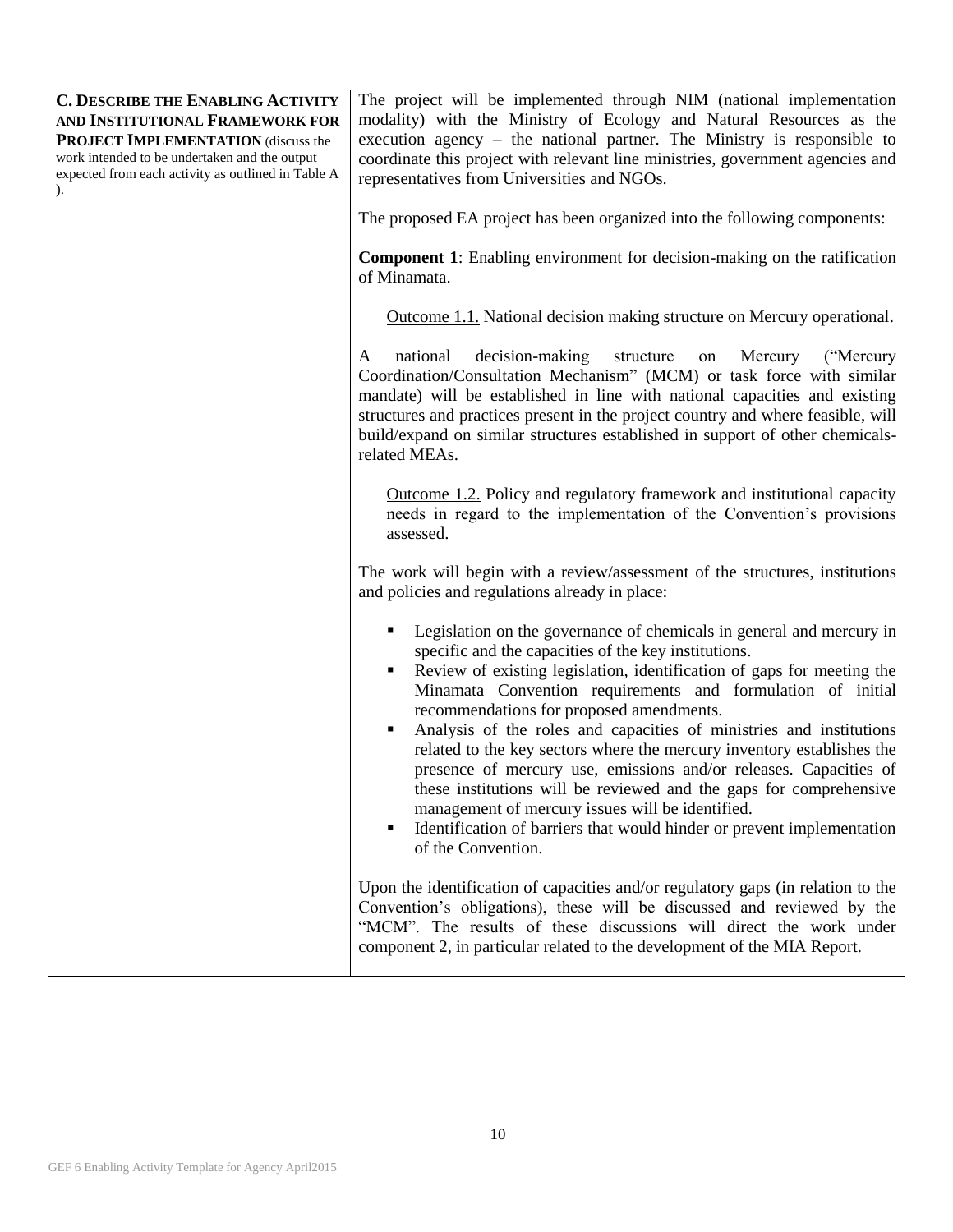Outcome 1.3. Awareness on the environmental and health impacts of Mercury raised.

Targeted information awareness activities will be supported on the risks of mercury and its impact on human health and the environment. Awareness raising with target decision makers, the general public and population groups at risk.

Outcome 1.4. Hg priorities raised and mainstreamed into relevant national policies/plans.

The mainstreaming exercise will be led and supported by the "MCM" with the objective to include mercury priorities into national policies and development plans. The mainstreaming exercise will also include a socioeconomic study on the effects of mercury and alternatives in the relevant sectors that were identified in the inventory, which can help inform priority setting for this sector and support decision making to facilitate the mainstreaming of selected priorities.

**Component 2**: Development of the National Mercury Profile and Mercury Initial Assessment Report.

Outcome 2.1. National capacity to undertake the Mercury Inventory built.

National capacity to undertake the Mercury Inventory will be built through training, which will be conducted and facilitated by the project's subcontracted international technical advisor. Training will be provided on data collection methodologies, reliability, credibility, data analysis, etc.

Training will be targeted towards a group of national technical experts who will conduct the Mercury Inventory and develop the National Mercury Profile. Training will also be targeted towards key government representatives who make up the MCM and who need sufficient knowledge about conducting a Mercury Inventory to be able to review it and comment on it.

Outcome 2.2. The Mercury Inventory conducted and the National Mercury Profile is available.

The inventory will make use of the UNEP "Toolkit for identification and quantification of mercury releases", which is intended to assist countries to develop a national mercury releases inventory. It provides a standardized methodology and accompanying database enabling the development of consistent national and regional mercury inventories.

Throughout the data collection, analysis and preparation of the Mercury Inventory, the national expert team will be guided by an international technical advisor.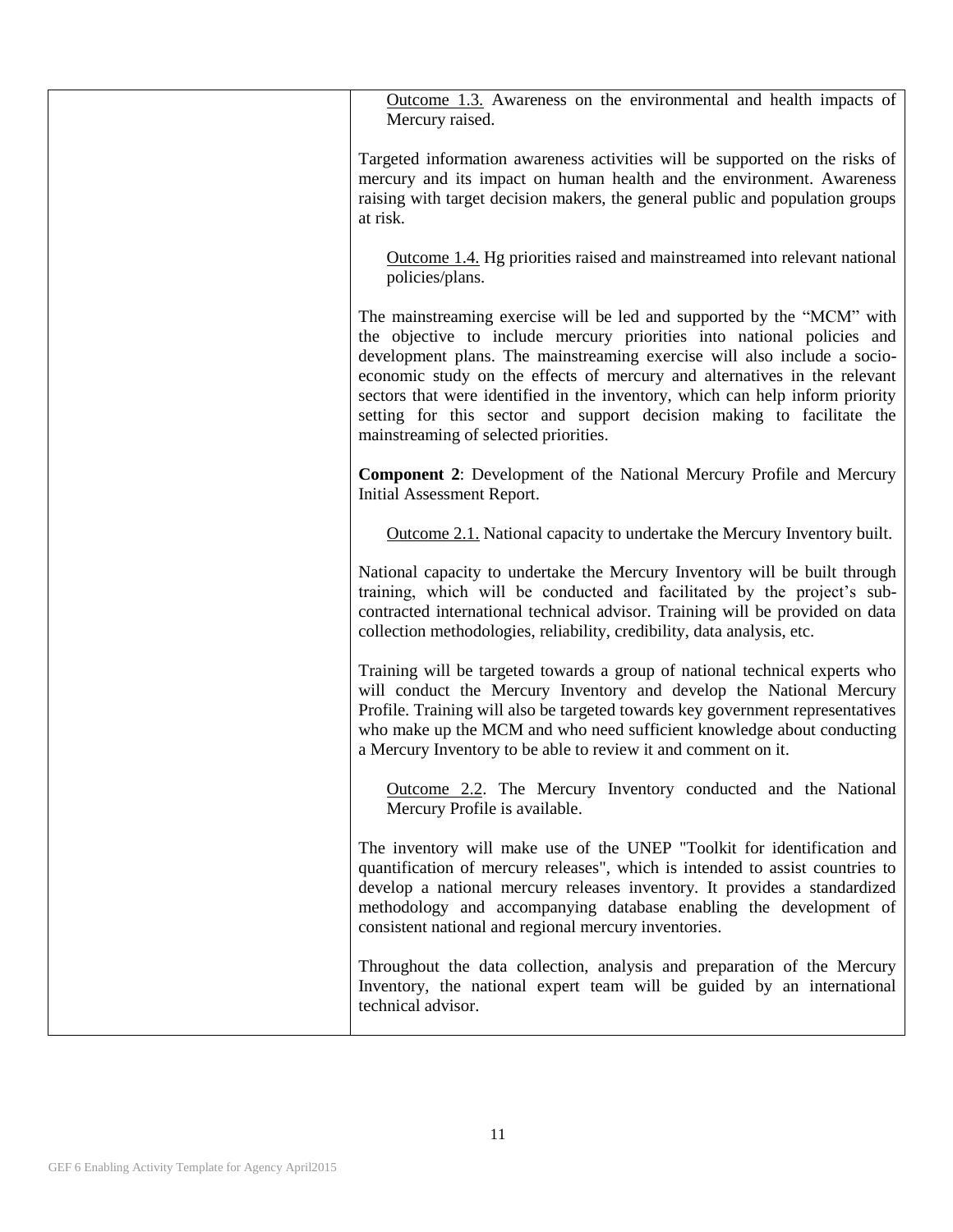| The inventory will review all the relevant sectors, which make up the UNEP<br>Inventory Level 2.                                                                                                                                                                                                                                                                                                                     |
|----------------------------------------------------------------------------------------------------------------------------------------------------------------------------------------------------------------------------------------------------------------------------------------------------------------------------------------------------------------------------------------------------------------------|
| Furthermore, this inventory will also include:                                                                                                                                                                                                                                                                                                                                                                       |
| Identification and assessment of the amounts of emission sources of<br>٠<br>mercury and release sources of mercury to land and water.<br>Identification of old, historical sources of mercury contamination<br>(such as abandoned mining sites).<br>Identification of key sectors, municipalities, communities and other<br>stakeholders affected by or involved with important Mercury sources<br>and/or emissions. |
| After completion of the data gathering stage, a National Mercury Profile,<br>including significant sources of emissions and releases, as well as inventories<br>of mercury and mercury compounds, will be prepared for review, approval<br>and adoption by the MCM during a national stakeholder workshop.                                                                                                           |
| Outcome 2.3. National MIA Report is available                                                                                                                                                                                                                                                                                                                                                                        |
| Following the finalization of the project activities as envisaged under<br>component $1(1.1 - 1.3)$ as well as completion of the project activities 2.1 and<br>2.2 (see above), the national project team will prepare a National MIA Report.                                                                                                                                                                        |
| The National MIA Report will provide information on the following key<br>areas, which will enable the government to make a decision on ratifying the<br>Convention:                                                                                                                                                                                                                                                  |
| Structures, institutions, legislation already available to implement the<br>Convention.<br>Identification of barriers that would hinder or prevent implementation<br>of the Convention.<br>Summary of the results from the Mercury Profile.<br>Identification of technical and financial needs for implementation of<br>the Convention, including resources from the GEF, national sources,                          |
| bilateral sources, the private sector and others integrated into a<br>National Action Plan.                                                                                                                                                                                                                                                                                                                          |
| Expert teams will draft recommendations for actions to be included in the<br>Mercury Initial Assessment Report on how to address the pertinent gaps and<br>barriers. These proposals will also include an overview of the costs to the<br>Government in meeting its obligations under the Minamata Convention (also<br>referred to as an "Action Plan").                                                             |
| After the development of the draft National Mercury Profile and MIA Report<br>these will be prepared for review, approval and adoption by the MCM during<br>a national stakeholder workshop.                                                                                                                                                                                                                         |
| Further, one more support component will be implemented in this project.                                                                                                                                                                                                                                                                                                                                             |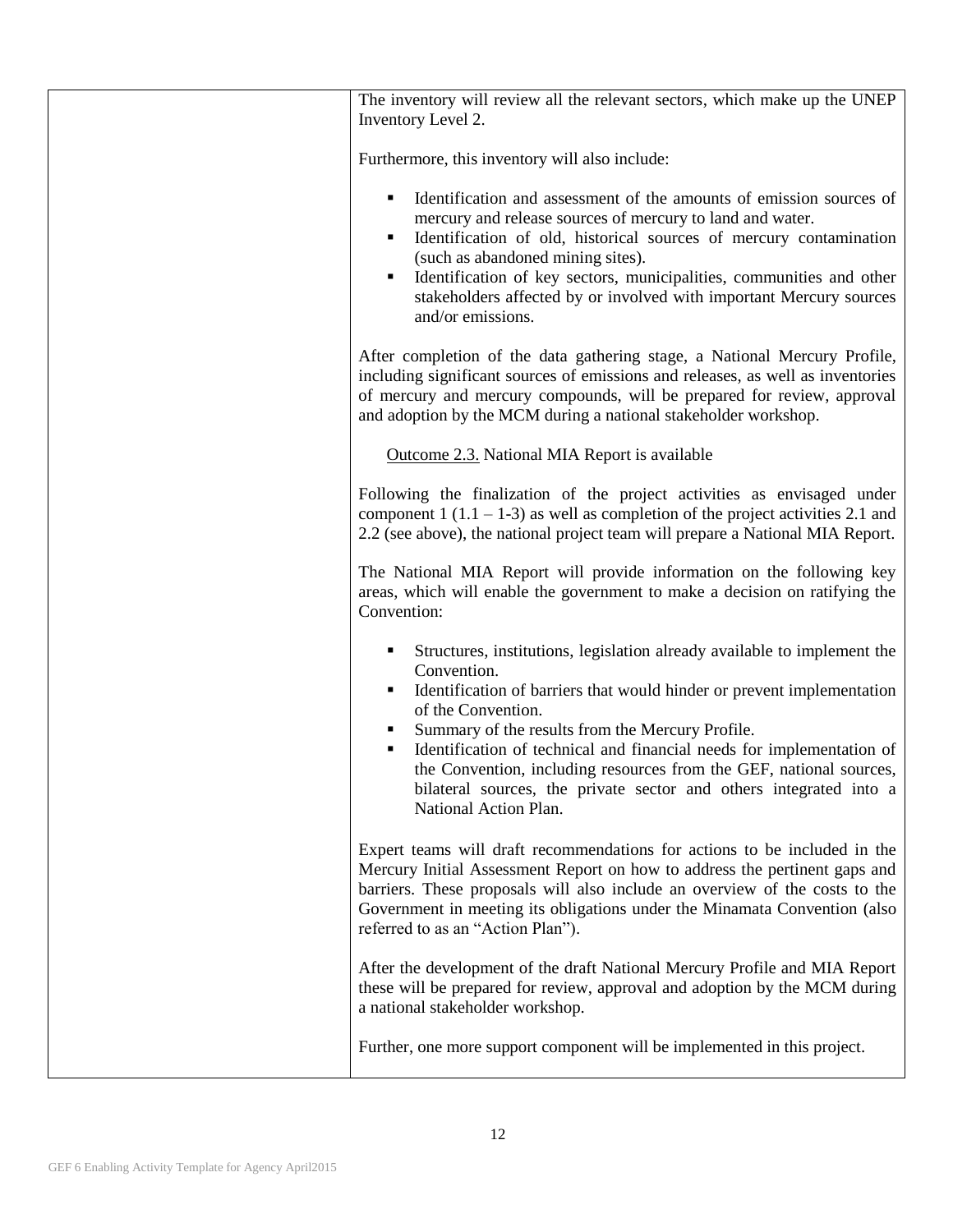|                                       | <b>Component 3. Monitoring and Evaluation</b>                                                                                                                                                                                                                                                                                                                                                                                                                                                                                    |
|---------------------------------------|----------------------------------------------------------------------------------------------------------------------------------------------------------------------------------------------------------------------------------------------------------------------------------------------------------------------------------------------------------------------------------------------------------------------------------------------------------------------------------------------------------------------------------|
|                                       | Outcome 3.1. Project monitoring and evaluation implemented                                                                                                                                                                                                                                                                                                                                                                                                                                                                       |
|                                       | This outcome will allow providing feedback to the project coordination<br>process to capitalize on the project needs. Furthermore, all lessons learned and<br>best practices that are accumulated during the project's implementation will<br>be summarized and replicated at country level.                                                                                                                                                                                                                                     |
| D. DESCRIBE, IF POSSIBLE, THE         | The cost-effectiveness of the project will be assured through the management                                                                                                                                                                                                                                                                                                                                                                                                                                                     |
| <b>EXPECTED COST-EFFECTIVENESS OF</b> | of the project with synergies from other POPs- and chemicals-related projects.                                                                                                                                                                                                                                                                                                                                                                                                                                                   |
| THE PROJECT:                          | The project will involve national experts as much as possible to facilitate the<br>collection of accurate information and to establish a high-responsiveness of<br>the project to keep a steady momentum in project implementation with an<br>international technical advisor providing succinct, specific input where local<br>expertise gaps exist.<br>Information dissemination with the general public and specific local<br>communities will be more effective through integrating the work through<br>existing activities. |
| E. DESCRIBE THE BUDGETED M&E          | Project monitoring and evaluation will be conducted in accordance with                                                                                                                                                                                                                                                                                                                                                                                                                                                           |
| PLAN:                                 | established UNDP and GEF procedures and will be provided by the project<br>team and the UNDP Country Office (UNDP-CO) with support from the                                                                                                                                                                                                                                                                                                                                                                                      |
|                                       | UNDP/MPU Chemicals team. This will be done through project                                                                                                                                                                                                                                                                                                                                                                                                                                                                       |
|                                       | implementation reviews, quarterly review reports and a final evaluation (the                                                                                                                                                                                                                                                                                                                                                                                                                                                     |
|                                       | latter conducted at least 3 months before project closure).                                                                                                                                                                                                                                                                                                                                                                                                                                                                      |
| <b>F. EXPLAIN THE DEVIATIONS FROM</b> | N/A                                                                                                                                                                                                                                                                                                                                                                                                                                                                                                                              |
| <b>TYPICAL COST RANGES (WHERE</b>     |                                                                                                                                                                                                                                                                                                                                                                                                                                                                                                                                  |
| <b>APPLICABLE):</b>                   |                                                                                                                                                                                                                                                                                                                                                                                                                                                                                                                                  |

### **PART III: APPROVAL/ENDORSEMENT BY GEF OPERATIONAL FOCAL POINT(S) AND GEF AGENCY(IES)**

### A. RECORD OF ENDORSEMENT OF GEF OPERATIONAL FOCAL POINT(S) ON BEHALF OF THE GOVERNMENT(S): (Please attach the *[Operational Focal Point endorsement letter\(](https://www.thegef.org/gef/sites/thegef.org/files/webpage_attached/OFP%20Endorsement%20Letter%20Template-Dec2014.doc)s)* with this template).

| <b>NAME</b>     | <b>POSITION</b>   | <b>MINISTRY</b>                                  | $\mathbf{DATE}$ ( <i>Month, day, year</i> ) |
|-----------------|-------------------|--------------------------------------------------|---------------------------------------------|
| Husseyn Bagirov | GEF OFP, Minister | Minister of Ecology and $\vert 31/07/2015 \vert$ |                                             |
|                 |                   | <b>Natural Resources</b>                         |                                             |

### **B. CONVENTION PARTICIPATION**